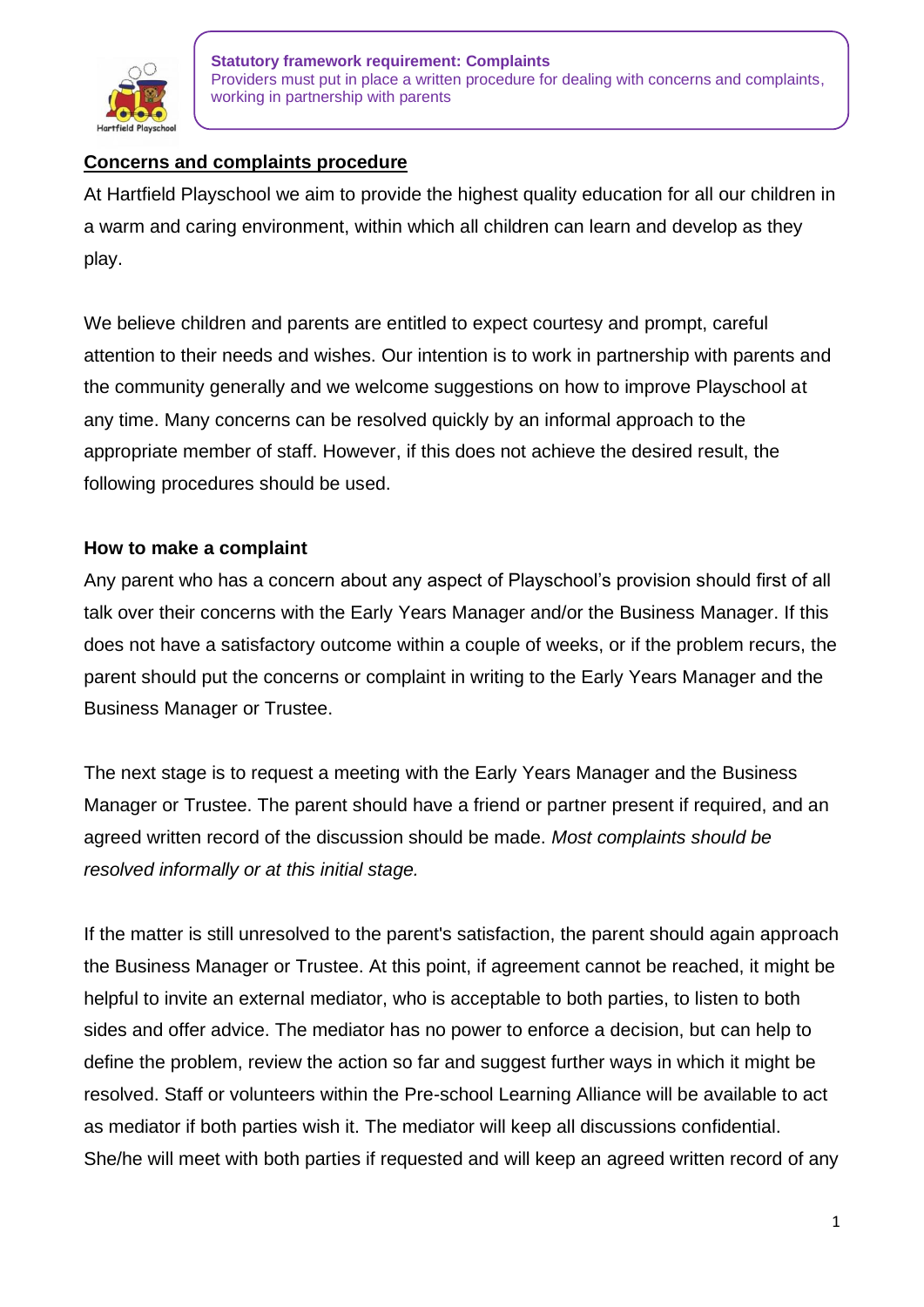

meetings that are held and of any advice she/he has given. The involvement of a mediator represents the final stage in the complaints procedure.

# **The role of the Office for Standards in Education, Children's Services and Skills (Ofsted) and the Local Safeguarding Children Board**

- Parents may approach Ofsted directly at any stage of this complaints procedure. In addition, where there seems to be a possible breach of the setting's registration requirements, it is essential to involve Ofsted as the registering and inspection body with a duty to ensure the Safeguarding and Welfare Requirements of the Early Years Foundation Stage are adhered to.
- Parents can complain to Ofsted by telephone or in writing at: Ofsted National Business Unit, Piccadilly Gate, Store Street, Manchester M1 2WD Tel: 0300 123 1231
- **.** These details are displayed on our notice board in the cloak room.
- **.** If a child appears to be at risk, Hartfield Playschool follows the procedures of the Local Safeguarding Children Board.
- In these cases, both the parent and Hartfield Playschool are informed and the Supervisor works with Ofsted or the Local Safeguarding Children Board to ensure a proper investigation of the complaint, followed by appropriate action.

#### **Records**

- A record of complaints in relation to Hartfield Playschool, or the children or the adults working at Hartfield Playschool, is kept for at least three years; including the date, the circumstances of the complaint and how the complaint was managed.
- The outcome of all complaints is recorded in our 'Complaint Investigation Record', which is available for parents and Ofsted inspectors to view on request.